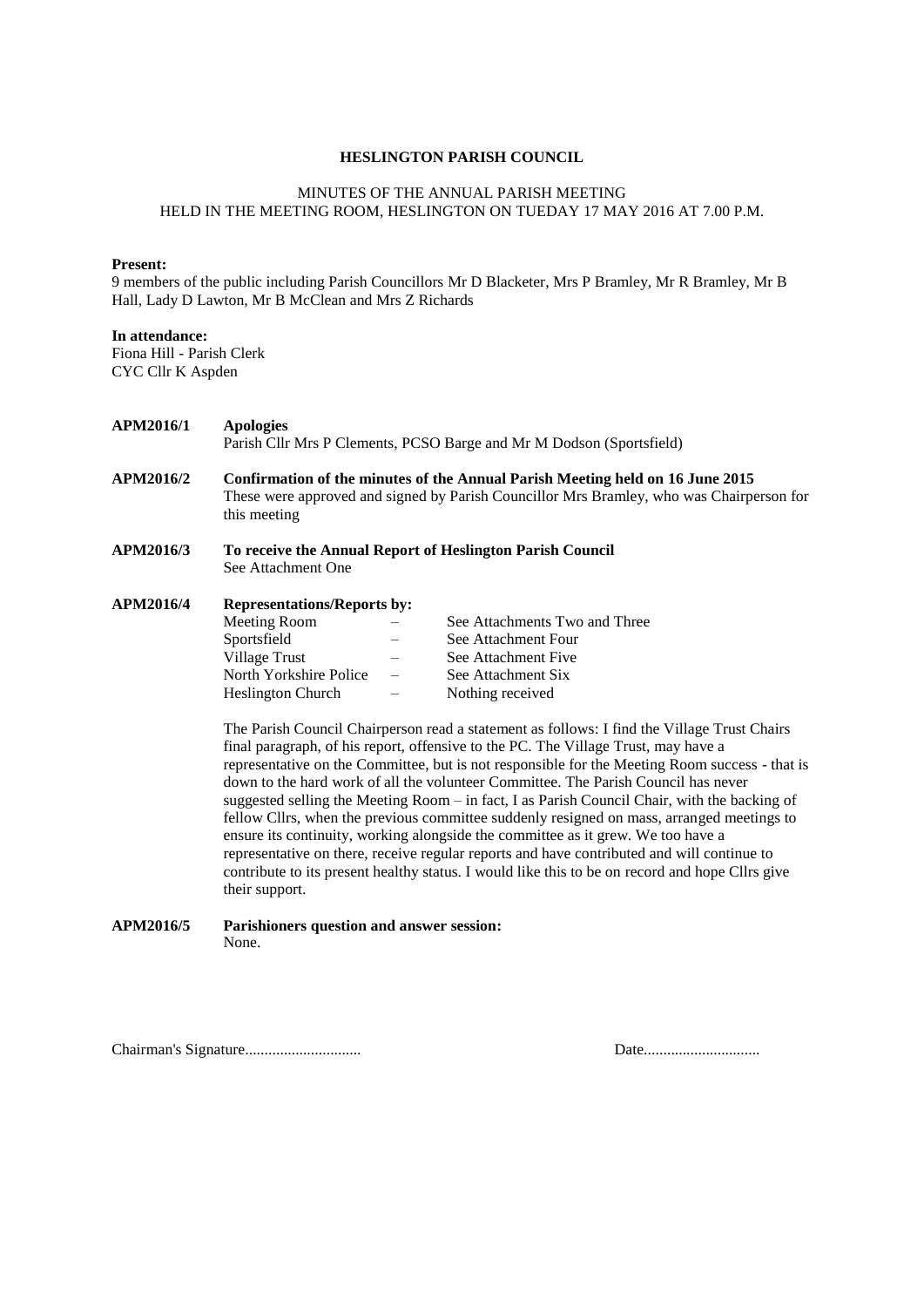#### **Attachment One**

## **HPC ANNUAL REPORT CHAIRPERSON'S REVIEW May 15 -May 16**

Welcome everyone

It is very encouraging to see residents attend our meetings and we welcome your input. The Parish Council continues to monitor planning applications in the village. We respond to concerns raised by residents and register objections where appropriate

CYC are in the process of a review on University Road "calming scheme".

We continue to press for the bus stop to be moved to the lay-by to create a gap between the two bus stops for a safe zebra crossing for students. We believe this will eliminate the need for the speed humps.

It is very disappointing that the cycle path has not produced the desired result: it was not made wide enough to separate cycles from pedestrians with cyclists preferring not to use it.

We are very grateful to the University Estate Team for refurbishing our Notice Board and for providing a replacement seat in Main Street.

We are in the process of renovating the three remaining village seats

Daffodils and maintenance of the grass are under a management programme which we hope will improve the verges

The Village signs have been approved and will be erected in the very near future. We were fortunate to receive grants towards the costs from both Ward committees. Thank you to Niall McTurk for his help in taking this forward.

After careful consideration of the budget and finances, the Parish Council, regretfully had to increase the Parish Precept to prevent a "shortfall". Councillors, with the Clerk's help, work hard to keep the precept to a practical level and to spend it prudently for the benefit of the Parish.

The development of the Neighbourhood Plan is progressing; albeit at a slower rate than we had hoped.

A consultant has been advising the working group on the way forward. We have applied for a grant to cover the initial costs.

Anyone who wishes to actively join the Working group will be made most welcome. We hope that in due course, residents will respond to the questionnaires and give their support and views in attending public meetings.

The Community Governance Review will be towards the end of the year. We expect it to re-unite both North and South Heslington back into the one Parish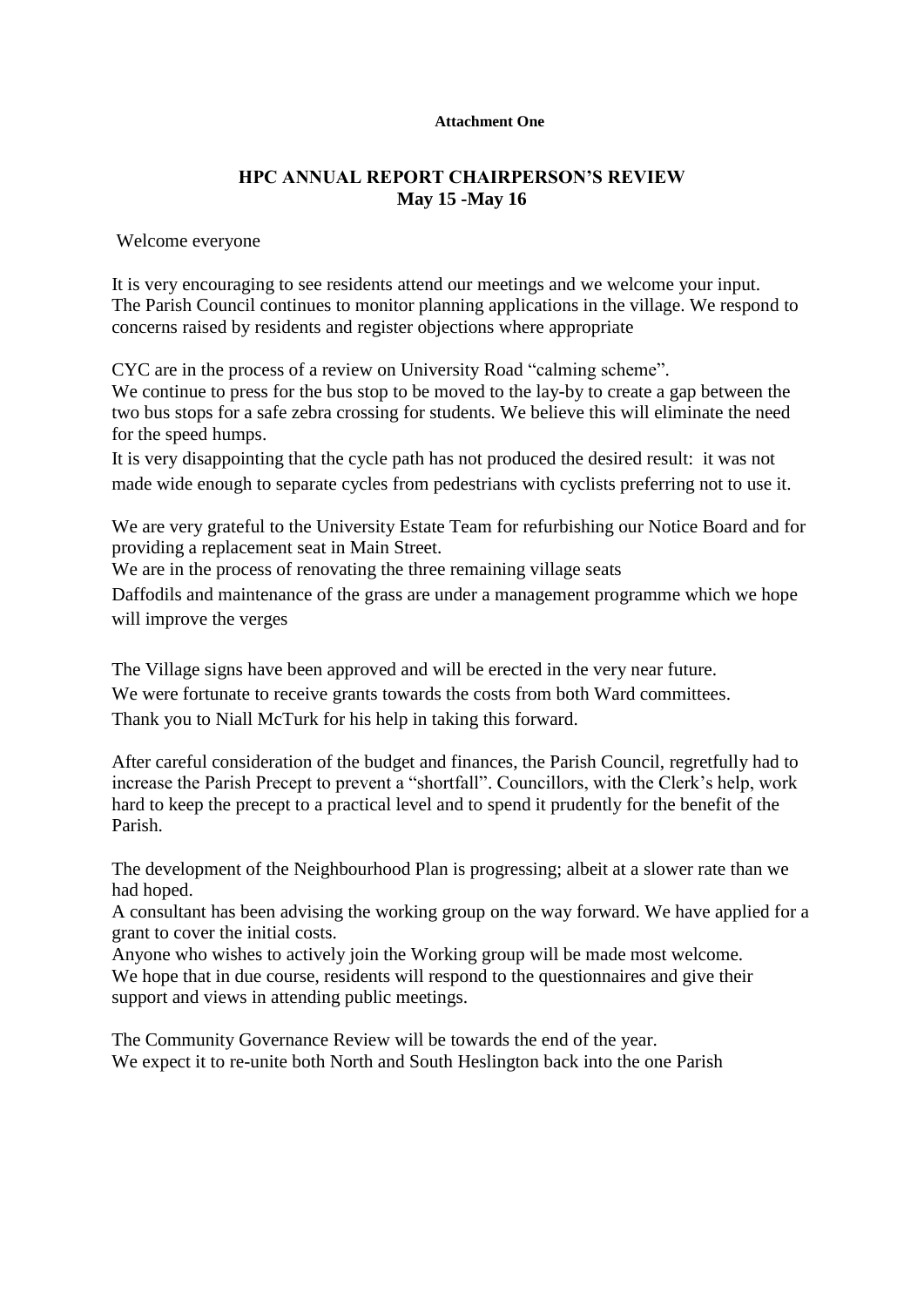The final public consultation on the draft Local Plan is expected to start the  $2<sup>nd</sup>$  week of June. We know Heslington Parish will be affected but do not know the extent. We will be very pleased to hear resident's views before making our submission.

Consultation is the opportunity for residents to express their views, in writing, to City Of York Council within the 8 week consultation period and the Parish Council urge you, as individuals, to do so.

As always our thanks go to

- Tony Barge, our local PCSO, for his regular monthly reports
- The Meeting Room committee, for their hard work as they continue to improve both the inside and outside.
- Dave, our lengthsman, for his hard work in keeping the village tidy and keeping an eye on the village and residents.
- Paula for looking after the website
- Bill for producing the newsletter

.

- Keith Aspden, our York Councillor, for his help and support.
- Fiona, our Parish Clerk, who guides us.
- Thank you to those many Residents who take a pride in the Village, helping to maintain its attractive appearance. And for the support that they entrust in us as their representatives.
- Final thanks go to my fellow Councillors, for giving their time free of charge, and their support and help during the year.

Councillor Pauline Bramley – Chair, Heslington Parish Council May 16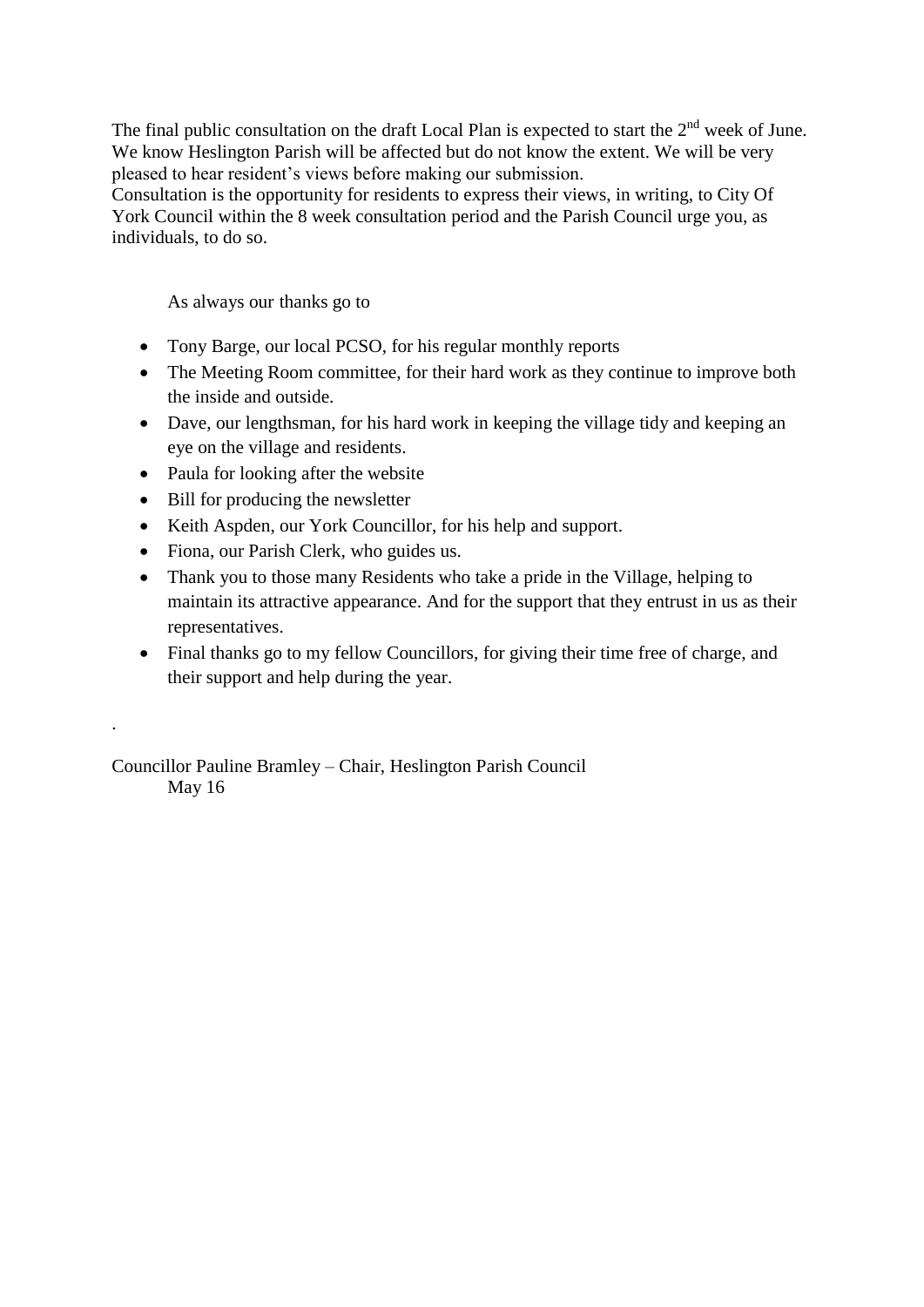#### Attachment Two

#### ANNUAL GENERAL MEETING HESLINGTON MEETING ROOM COMMITTEE  $7.30$  pm TUESDAY  $10^{th}$  MAY 2016

Present: Nick Allen, Chair Dot Lawton, Treasurer John Lawton John Micklethwaite-Howe Liz Boreham

Apologies received from Pete Atkinson, Secretary.

No members of the public attended.

- 1. Minutes of 2015 AGM were approved.
- 2. No matters arising from 2015 minutes.
- 3. Chairman's report for year ending 31.3.16 The year has been a positive one as we have increased the use of Heslington Meeting Room following a drop off the year before. As the Treasurer points out we have also undertaken a number of improvements and plan to continue in this vein next year.

Business has come from both new (e.g. music teaching) and existing regular bookings (e.g. The Lighthouse Church), as well as a greater number of one offs including children's parties. We now have a website and this has helped increase our exposure. We have also streamlined processes such as bringing the booking form and conditions of hire more accessible and up to date. Nick Allen has taken over as Chair so this is my last report. We look forward to another good year ahead.

Pete Atkinson (Chair to March 2016)

4. Treasurer's Report for year ending 31.3.16

We started the year with a total credit balance of £7996.47. Income from room hire and bank interest was £4802.56 – almost twice the £2571.21 for the year ending 31.3.15. We have received a Ward Grant of £139.75 towards the finger post but the expenditure will not show until next year's accounts. British Gas gave us a golden handshake of £120 towards electricity costs when we changed from npower and that is not yet used up.

Expenditure on utilities (apart from electricity) is as expected and we paid £300 towards the new boiler, £500 for our excellent new website. We hope to recoup the £234 for the barrier mat from the next round of Ward Grants.

Our overall balance is now a healthy £9890.65 but we expect to spend some of this over the next twelve months on more improvements such as loft insulation, a deep clean and some much needed redecoration.

Dot Lawton (Treasurer)

5. Election of officers – all officers agreed to be re-elected as follows Chair: Nick Allen Secretary: Pete Atkinson Treasurer: Dot Lawton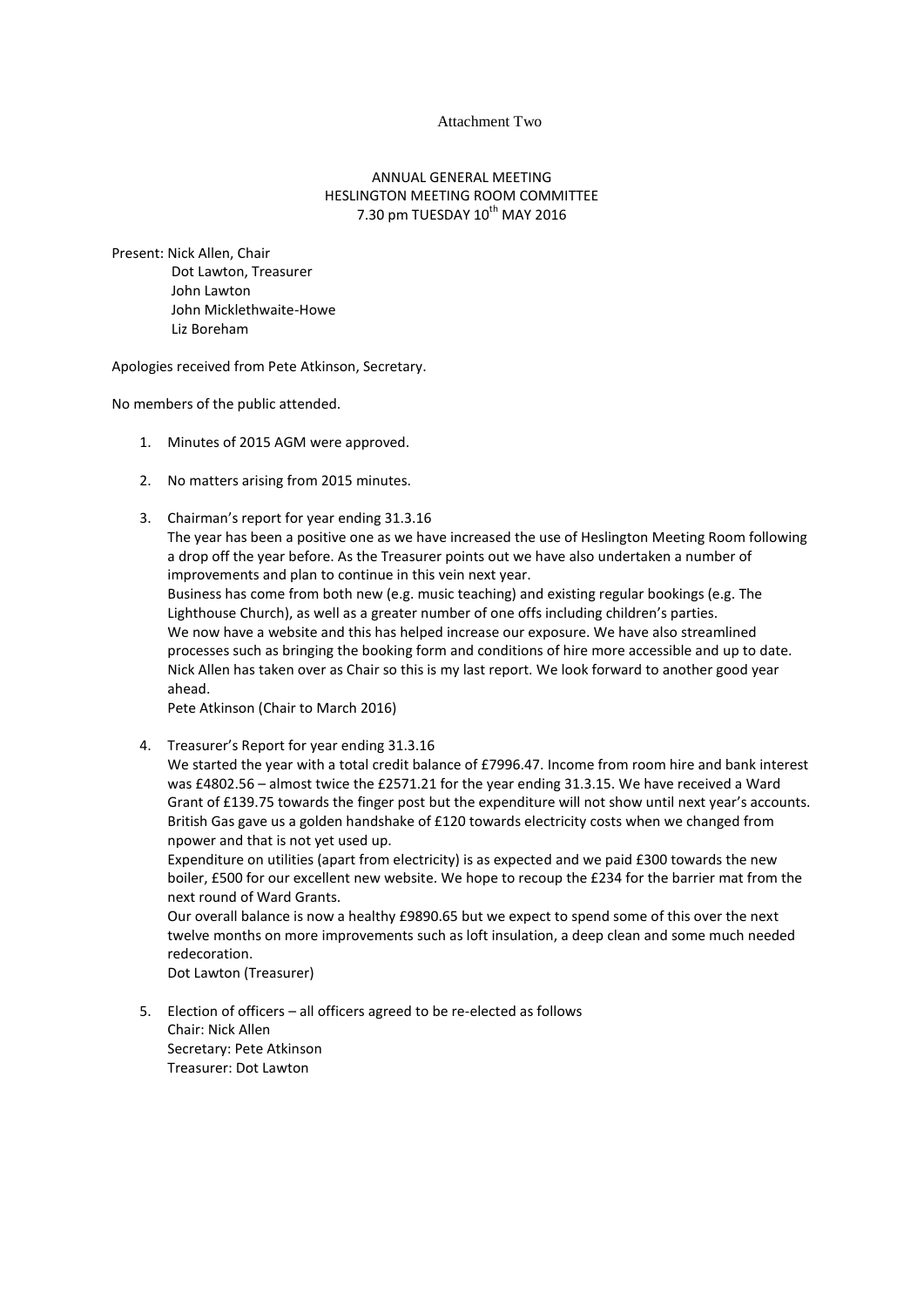#### Attachment Three

#### **HESLINGTON METING ROOM**

#### **ACCOUNTS FOR THE YEAR ENDING 31 MARCH 2016**

## **Credit Balance as 1.4.15**

| Current Account (Nat West)     | £1,894.32 |
|--------------------------------|-----------|
| Bonus Saver Account (Nat West) |           |
| Cash in Hand                   | £23.19    |
|                                | £7,996.47 |

| Income                              |           |  |
|-------------------------------------|-----------|--|
| Room Hire                           | £4,799.50 |  |
| <b>Bank Interest</b>                | £3.06     |  |
| Ward Grant for Finger Post          | £139.75   |  |
| Credit Bristish Gas for electricity | £36.11    |  |
|                                     | £4.942.31 |  |

#### **Expenditure**

| Gas                            | £479.27   |  |
|--------------------------------|-----------|--|
| Electricity                    | £52.69    |  |
| Water                          | £127.60   |  |
| Cleaning                       | £520.00   |  |
| Cleaning Equipment & Liquids   | £12.00    |  |
| <b>Toiletries</b>              | £16.00    |  |
| Ant Bait                       | £7.51     |  |
| Business Rates (2 years)       | £105.38   |  |
| Public Liability Insurance     | £79.50    |  |
| Gardener                       |           |  |
| <b>Rural Action Yorkshire</b>  | £35.00    |  |
| <b>Music Licence</b>           |           |  |
| <b>Committee Expenses</b>      |           |  |
| Yorwaste/Boiler                | £300.00   |  |
| Coat Hooks                     | £67.98    |  |
| Door Stop & Touch Up Paint     | £4.54     |  |
| <b>Barrier Mat</b>             | £189.00   |  |
| <b>Barrier Mat Fitting</b>     | £45.00    |  |
| Chopping Board                 | £5.99     |  |
| <b>To Parish Council</b>       | £500.00   |  |
| Alex Webb Allen Website Design | £500.67   |  |
|                                | £3,048.13 |  |

#### **Excess of Income over Expenditure £1,894.18**

#### **Credit Balance**

Balance at 1.4.15 + Excess of Income over Expenditure **£9,890.65**

#### **Credit Balance comprises**

| Current Account (Nat West)     | £3,772.98 |
|--------------------------------|-----------|
| Bonus Saver Account (Nat West) | £6,082.02 |
| Cash in Hand                   | £35.65    |
|                                | £9,890.65 |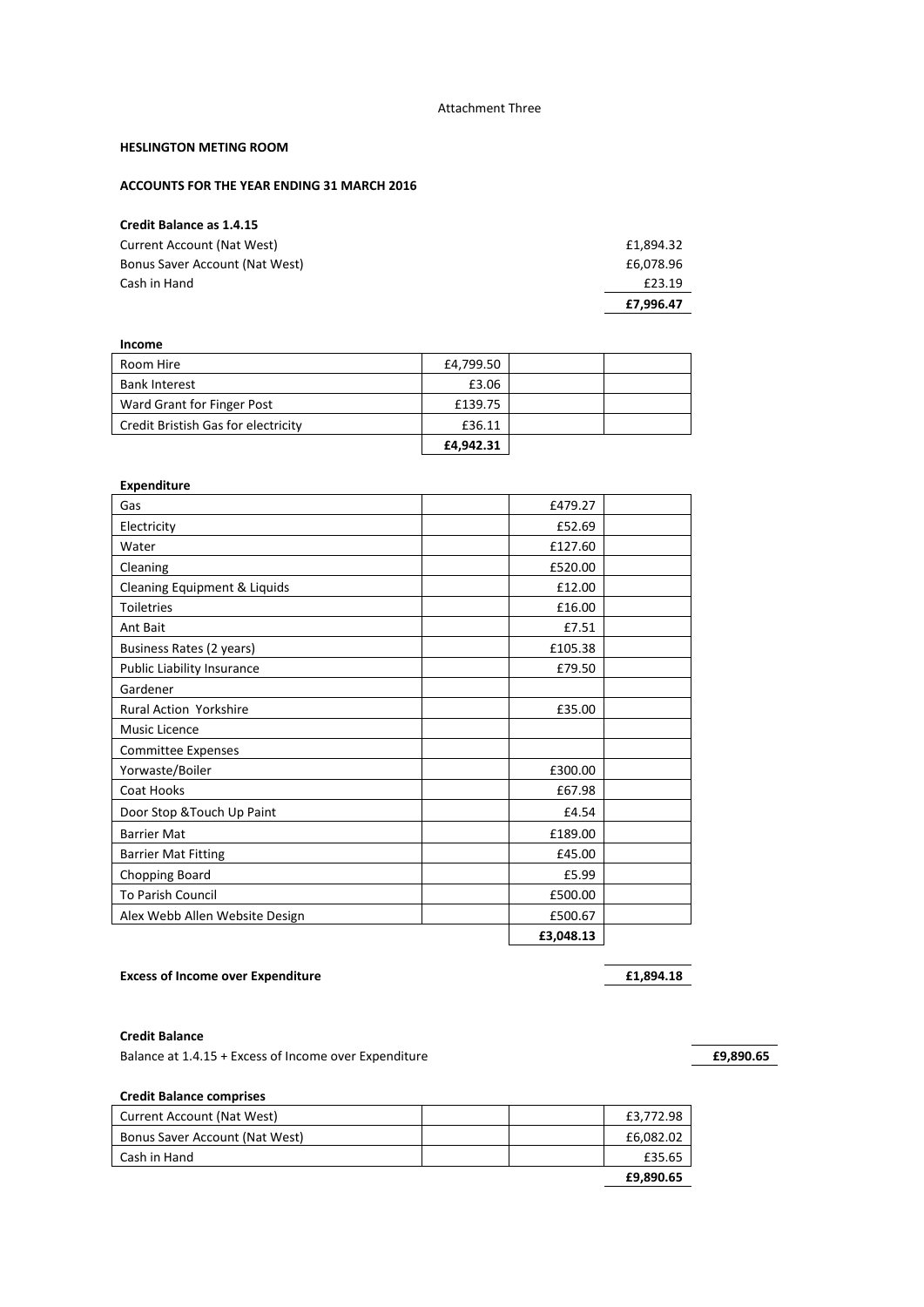#### **Attachment Four**

Annual General Meeting, Heslington Sportsfield, The Pavilion, Heslington Sportsfield, The Outgang, Heslington, Thursday 7th May 2016, 7:30 pm.

#### Annual Report

As only three nominations were received for the five places on the Management Committee, an election was not needed. As well as these three members, the Committee has five Representatives of Nominated Organisations and one co-opted, giving a total of nine members.

Despite significant outlays for buildings, equipment and maintenance, our financial position is satisfactory at the moment, with a modest surplus this year and an improvement in the reserves. All the 106 money for renovating the Pavilion and improving the grounds has been committed or spent. Savings made in changing the utility provider have helped considerably, but on the other hand insurance costs have been increasing. More competitive insurers will be sought and the finances will be monitored carefully. Discussions with the City of York Council on rate relief continue but for the moment securing a discretionary reduction seems the only practicable way forward.

The charity has received a number of donations or pledges over the last year. We are very grateful to the donors, some anonymous but mostly if not entirely local, and to the sustained efforts of the Trustees in securing them. The outlook remains very uncertain but we are working to achieve a sound financial basis for the charity.

This annual competition, organised by Bill, was held in Main Street on Saturday 21nd March. The weather could have been warmer but the day was again successful and makes a very useful addition to our finances. The potatoes will be judged and prizes awarded in 2 July, also planned to be the date of the Opening Ceremony for the new play equipment.

The Pavilion with its attractive modern facilities functions well and continues to be a great success. It is regrettable that occasionally the facilities are still being left in a mess. It is important to maintain the attractiveness of the Pavilion and steps will have to be taken if users do not look after them properly.

The very wet winter resulted in some minor but fortunately temporary pooling. However, thanks to the efforts of the clubs and the help of the University Estates, the grounds have come through the football season very well. The sports clubs continue to require cleaning up the field after matches. We also benefit from the good will of neighbours and citizens who have helped keep the field clean and tidy.

To meet further concerns raised over liability and the proper use of the Sportsfield, two safety signs are being planned with a contact telephone number being considered. These notices will be put up around the play equipment.

Football and cricket continue to flourish. The ages of the players ranges from the under sixes to adults and includes several girls football teams.

Thanks to the sustained efforts by the Committee, led by our Parish Council representative Bill McClean, a lot of the older play equipment has been removed, repaired or replaced by other equipment, including a nest swing, more traditional swings, climbing frames and picnic tables. A zip wire has also been purchased and is in the process of being installed. The projects were made possible by substantial donations, the first from Yorventure and the second by a grant from the Big Lottery Fund. Both projects relied on a number of generous gifts, some anonymous, from individuals and local organisations, including the Halifax Charitable Trust, two Shepherd Trusts, the George A Moore Foundation, Sinclair Properties and the University of York.

All play equipment is being checked and maintained annually. The Sportsfield and its excellent facilities continue to be popular with families and young people from the local area and further afield from York.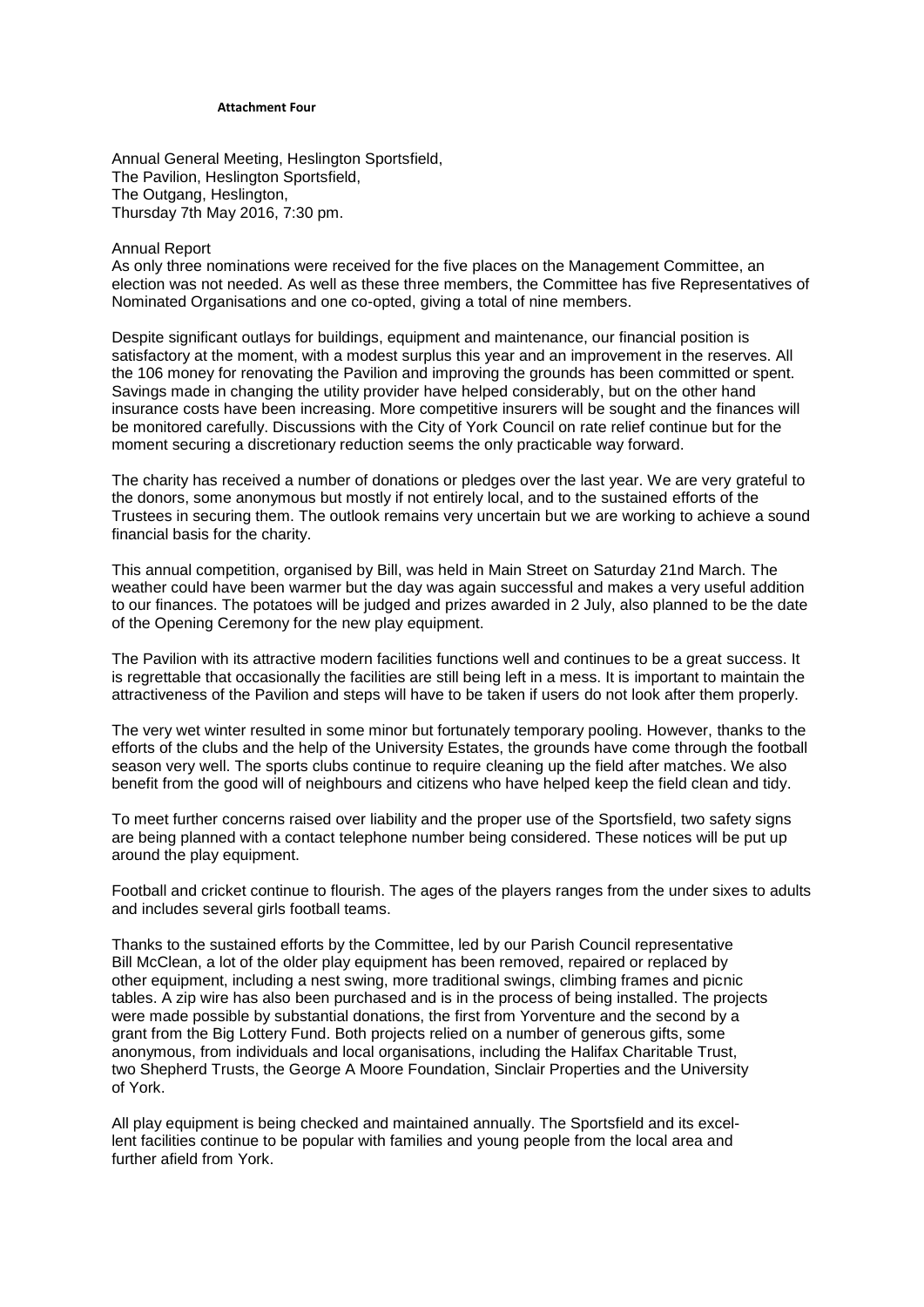An Opening Ceremony and Family Barbeque to celebrate the installation of the new play equipment is being planned for Saturday 2 July. It is also the day for judging the Potato in a Bucket and the Tallest Sunflower Competition and so should be a popular combined event, to which everyone is very welcome.

It is a pleasure to report that the area of the Outgang used for parking remains in good condition, despite heavy use and the wet weather.

There has been a complaint about excessive and thoughtless parking on the Outgang which blocked access for local residents and farmers. The Committee takes this very seriously. Team Managers of the clubs have been reminded that they must make full use of the University car parks available on match days. Steps have been taken to ensure that the Outgang will not be obstructed in this way again. However, it must be pointed out that the problem can be aggravated by walkers, people exercising dogs and even occasionally by horse riders, with horse boxes in attendance. While the clubs have no control over these other users, they will nevertheless do all they can to ensure that parking associated with football is better regulated in the future.

Discussions over plans for improving the Sportsfield website, currently linked to the Heslington village site are continuing. It was accepted that it is desirable to publicise the facilities, particularly the new playground equipment and activities of the Sportsfield. The Committee is currently seeking the option most suited to its needs.

The hard work of the Secretary and Treasurer and the positive support and initiatives of other members, particularly the Parish Council representative, have been vital to the Committee. The Sports Clubs also play their part in the smooth running of the Sportsfield by cooperating and liaising over arrangements for fixtures and maintenance. I would like to express my thanks to all Trustees of the Committee for their support and commitment over another busy year. The thanks of the Committee also go to the Heslington Parish Council, Halifax Estates, City of York Council, the University of York and other organisations and individuals for financial support.

Maurice Dodson, Chair, Heslington Sportsfield Management Committee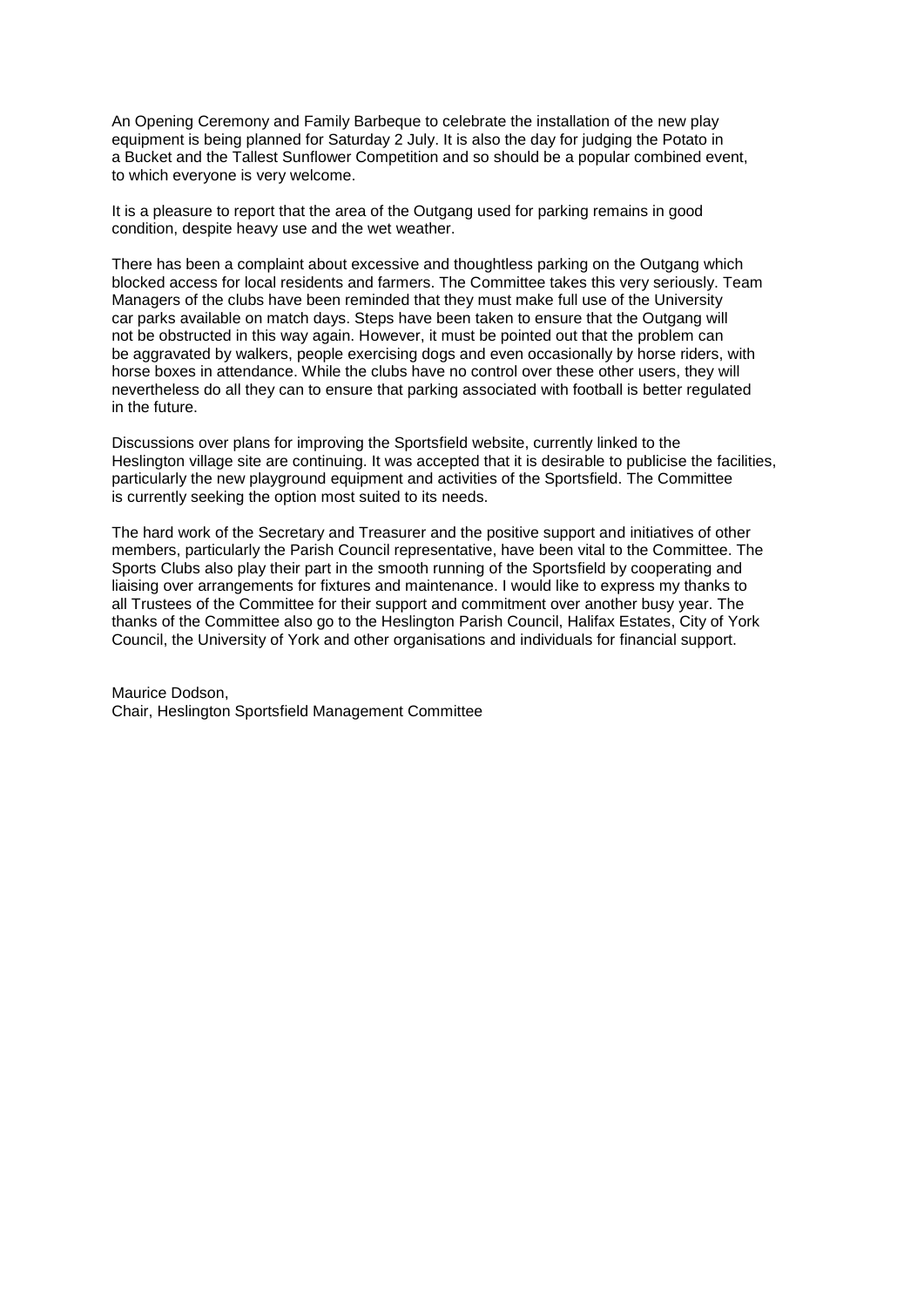### Attachment Five

# Heslington Village Trust

# ANNUAL GENERAL MEETING

## 28 April 2016

# Chairman's Report

There has been a small increase in the number of planning applications this year, several of them fairly significant, and as usual, I'll deal with the specifics in the OGM.

Several significant actions are currently underway that will affect the village, and again. I'll deal with the details in the OGM.

The single most important event affecting Heslington is the Local Plan and Whinthorpe, and the next public consultation is not now likely before early summer. Related to this, the development of a Neighbourhood Plan is progressing, and Bill will report on that in the OGM.

Another action is the application to the Council for an Article 4[2] Direction covering the Conservation Area. This gives the Local Authority greater control over alterations to unlisted buildings. The application has to come from the Parish Council, but the initiative came from the Village Trust, and as a result, I wrote the lengthy justification for the PC on which to base their application. Progress has been made and I'll detail this in the OGM.

Last year saw the completion of the not entirely satisfactory cycle path along University Road, and resulting from that the Village Trust and Parish Council have been campaigning to improve traffic flow along University Road by moving the north bound bus stop opposite the Library into the adjacent lay-by. Details in the OGM.

Once again, The Village Trust organised a leaf sweep in November.

Finally, the Village Meeting Room. I sit on the Committee, which re-formed 18 months ago with the intention of securing a viable future for it. The concern was that if it started to lose money, it would revert to its owners, the Parish Council, who might at some point sell it, and it would then be lost to the village. I'm happy to report that we have turned it around and it now has a new website, increased bookings and a healthy bank balance, despite a significant expenditure on maintenance and repairs.

Nick Allen, Chair.